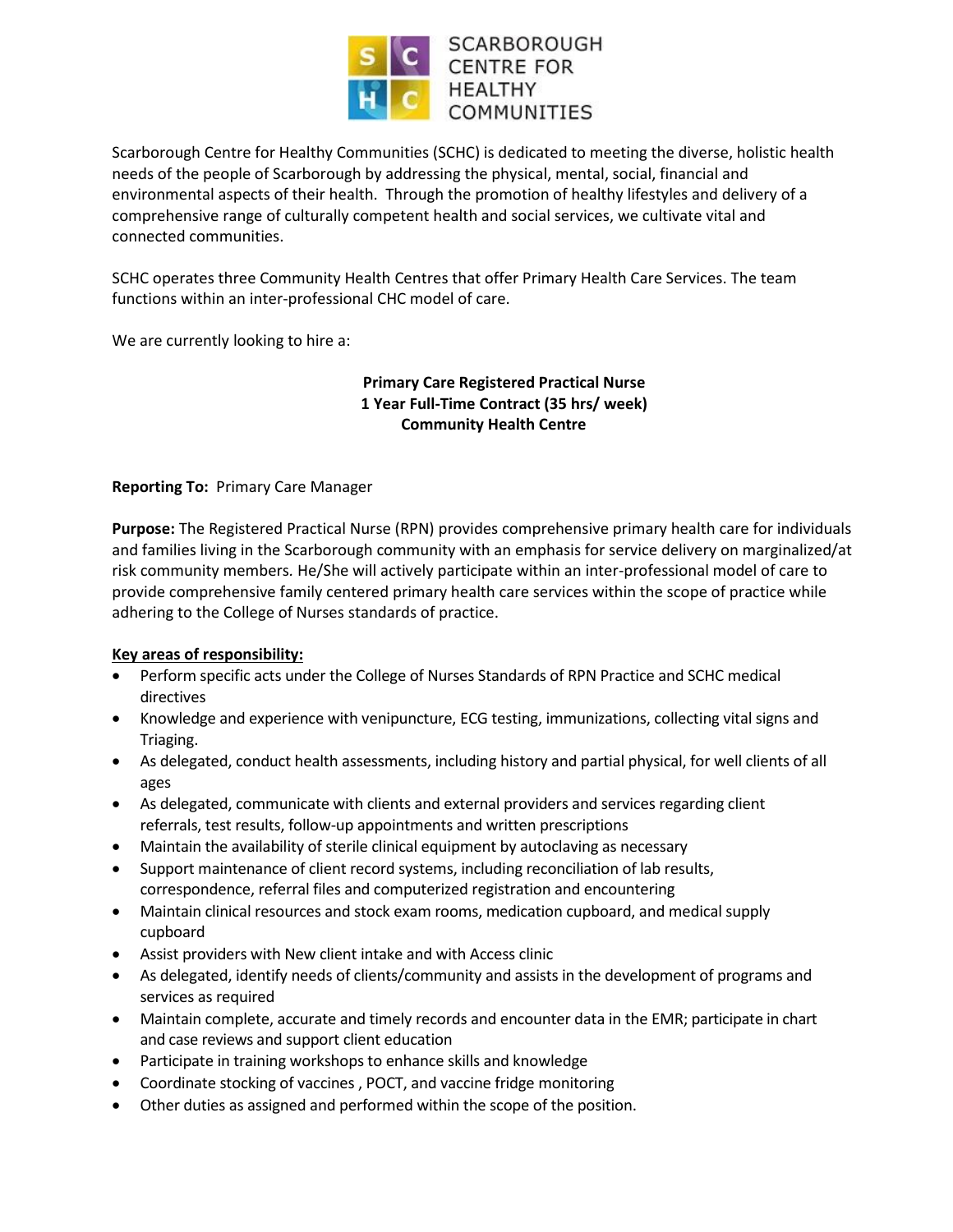

## **Educational and/or Professional Qualifications**:

- Diploma of nursing from a recognized college
- Registration and in good standing with the College of Registered Practical Nurses of Ontario
- Holds current CPR and Basic Life Support for Healthcare Providers certificate.

#### **Level of Experience:**

- 3-5 years demonstrated experience working as a Registered Practical Nurse in primary care and/or public health setting
- Community nursing background considered an asset.

### **Skills and Attributes**

- Knowledge and understanding of primary prevention, health promotion theory and practice
- Experience in a primary care setting an asset.
- Proficiency in the use of computers and various software applications including EMR applications
- Valid Ontario drivers' license and the use of a vehicle.
- Sensitivity and awareness of culturally and racially, economically and socially diverse communities
- Oral/written fluency in other languages relevant to providing service in the role would be considered an asset.

### **Significant Working Conditions:**

- Required to work at different locations to provide coverage as needed
- Flexibility in hours of work to provide extended hours of service including evenings and weekends.

## **Remuneration:** \$25.86 - \$30.73 **Salary Band G**

## **If you are interested, please forward your cover letter and resume to the application details listed below.**

**Please reply in confidence to:** *ATTN: HR Department* By email: [hr@schcontario.ca](mailto:hr@schcontario.ca)

# **Note: Please quote** *RPN – CHC* **in the subject line.**

**Deadline:** *Candidates are invited to apply no later than 5 p.m. June 15th , 2022. All applications must be received by this date for consideration. We would like to thank all applicants; only those invited to interviews will be contacted.*

SCHC values equity, inclusion and accessibility. We welcome those who have a demonstrated commitment to upholding these values and who will assist us to expand our capacity for diversity in the